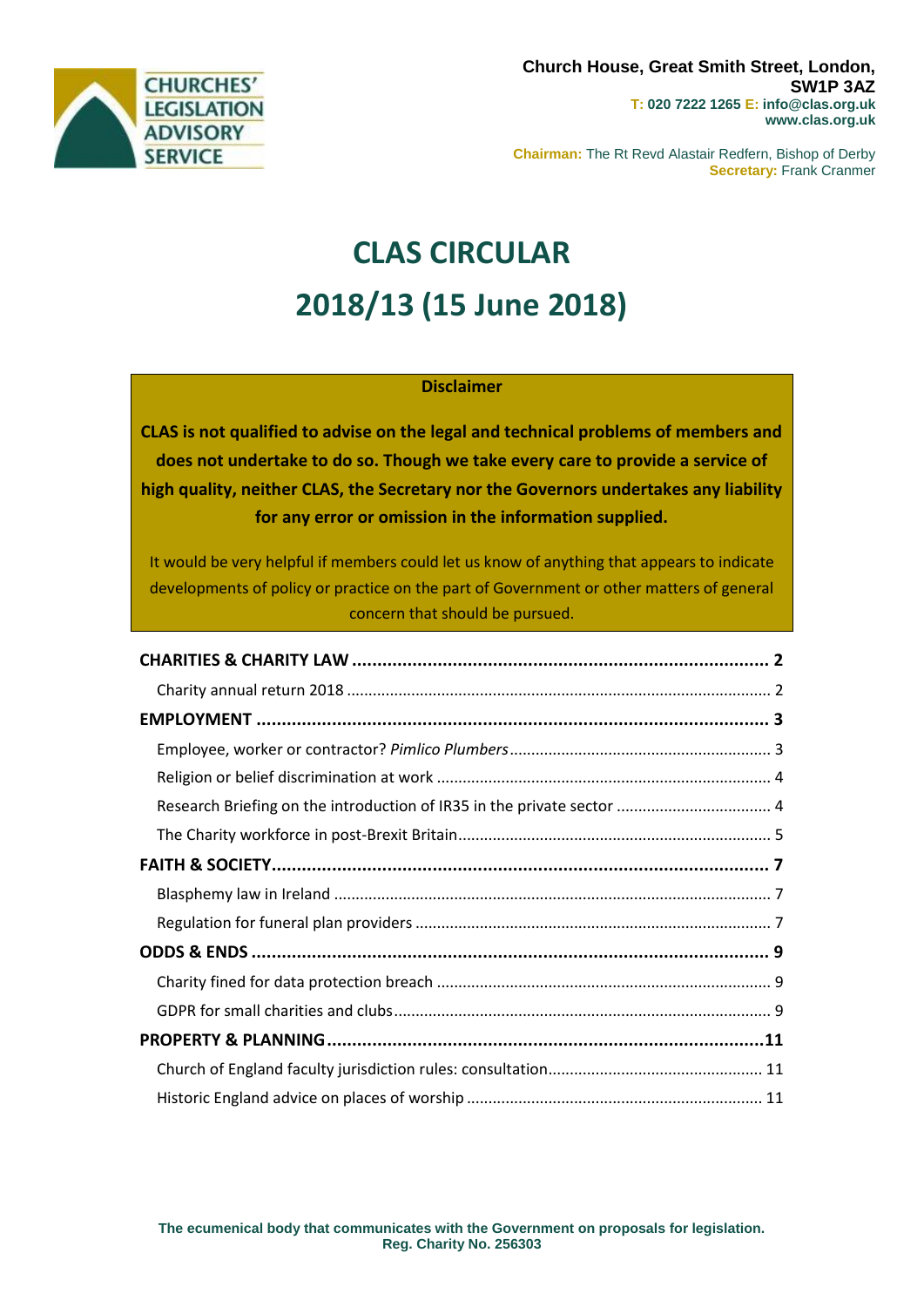# <span id="page-1-0"></span>**CHARITIES & CHARITY LAW**

<span id="page-1-1"></span>**Charity annual return 2018**

**For information and possibly for action**

The Charity Commission has published [guidance](http://www.gov.uk/government/news/charity-annual-return-2018) for charities on preparing to use the online charity annual return service, which will be available from this summer for 2018.

The Commission recognises that the additional questions introduced following consultation at the beginning of this year may present an additional burden for some charities. Some questions are therefore voluntary this year, in order to give charities time to put in place the necessary systems to collect the information more easily.

The key areas in which the Commission is looking for extra information are:

- Income from outside the UK providing a breakdown of sources of income (governments, organisations, individuals etc) in each country from which a charity receives funds
- Overseas expenditure establishing how charities transfer and monitor funds sent overseas and ensuring that the appropriate steps are taken to manage any risk
- Salary and benefits in the charity providing a breakdown of salaries across income bands and the amount of total employee benefits for the highest paid member of staff. The details of these benefits will not be published on the public register

*The guidance does not mention e-mail addresses for trustees*. (Our gloss on this is that it would no doubt be very helpful if trustees were to provide e-mail addresses to the Commission – strapped for cash as it is – but it seems that a corporate e-mail address might suffice if a trustee does not have an individual one.)

[Source: Charity Commission – 6 June]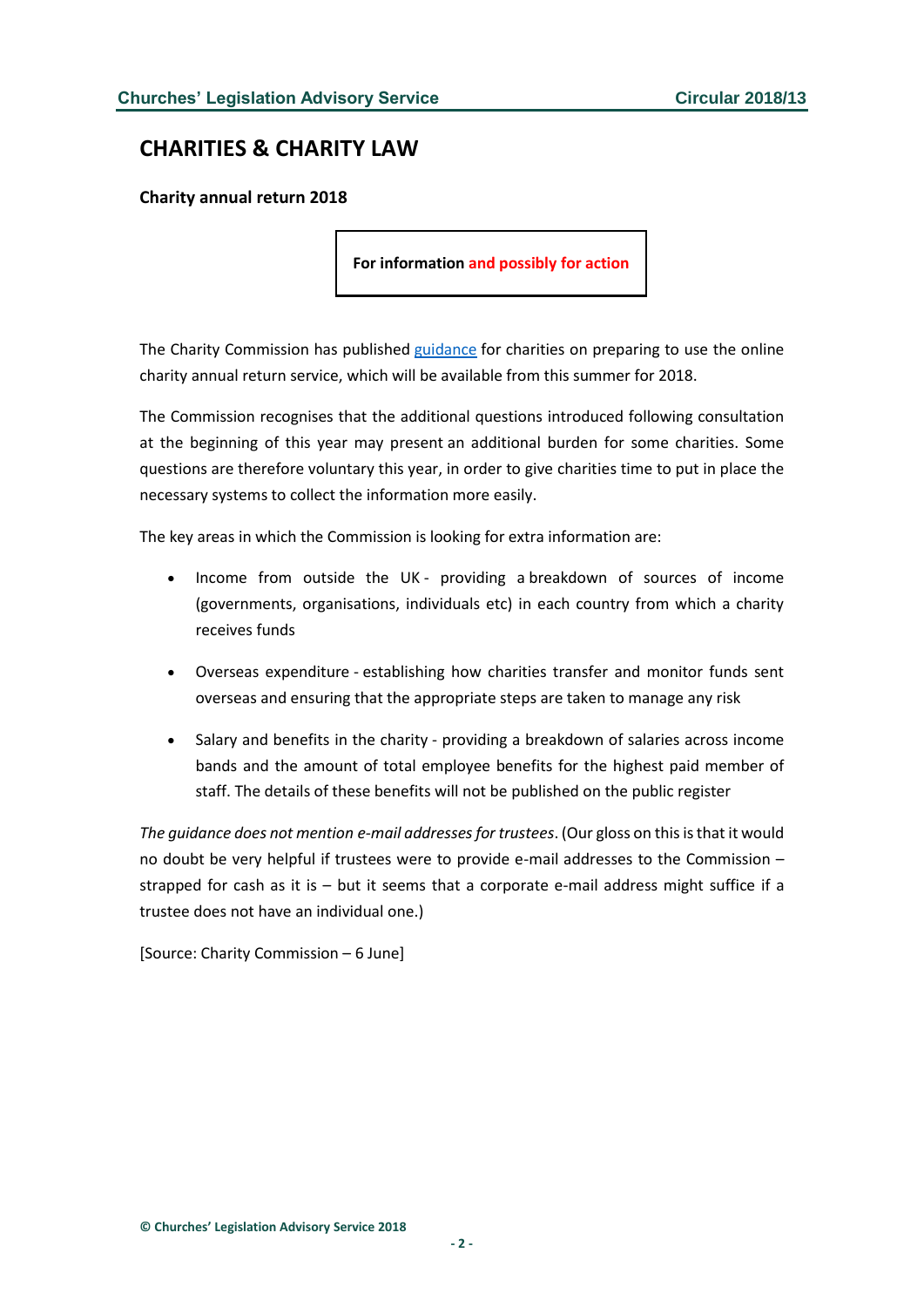## <span id="page-2-0"></span>**EMPLOYMENT**

<span id="page-2-1"></span>**Employee, worker or contractor?** *Pimlico Plumbers*

**For information**

The Supreme Court has ruled in *Pimlico Plumbers Ltd & Anor v Smith* **[\[2018\] UKSC 29](http://www.bailii.org/uk/cases/UKSC/2018/29.html)**.

Pimlico Plumbers Ltd had claimed that, for the purposes of the Employment Rights Act 1996 and the Working Time Regulations 1998, Mr Smith had been working with them as a selfemployed independent contractor and that he therefore had no employment rights that he could enforce against them. Mr Smith, on the other hand, claimed that for all practical purposes (and for the purposes of the Act and the Regulations) he had been an employee of Pimlico Plumbers. An Employment Tribunal held that, though Mr Smith had not been an "employee" of Pimlico, he had, however, been a "worker" for Pimlico within the meaning of section 230(3) of the Act and regulation 2(1) of the Regulations and that he had been in Pimlico's "employment" within the meaning of section 83(2)(a) of the Equality Act 2010 – and that his claims could proceed further on that basis. Pimlico Plumbers lost appeals against that decision both in the Employment Appeal Tribunal and in the Court of Appeal.

The Supreme Court has concluded unanimously that Pimlico was *not* a client or customer of Mr Smith – for example:

"Its tight control over him was reflected in its requirements that he should wear the branded Pimlico uniform; drive its branded van, to which Pimlico applied a tracker; carry its identity card; and closely follow the administrative instructions of its control room. The severe terms as to when and how much it was obliged to pay him, on which it relied, betrayed a grip on his economy inconsistent with his being a truly independent contractor. The contract made references to 'wages', 'gross misconduct' and 'dismissal'" [49].

The Court therefore dismissed the latest appeal. However, it did *not* rule that Pimlico could not be regarded as a client or customer of Mr Smith: what it did was to declare that, 'on the evidence before it, the tribunal was, by a reasonable margin' entitled to come to the conclusion that it reached'. The Court therefore dismissed the appeal and remitted Mr Smith's substantive claims as a limb 'worker' for a hearing in the Employment Tribunal [50].

#### *Comment*

The judgment is not quite the revolution that some media comments may have suggested. The BBC [reports](https://www.bbc.com/news/amp/business-44465639) Alan Lewis, employment partner at Irwin Mitchell LLP, as concluding that cases would continue to be argued on their specific facts and that this latest ruling was not necessarily a "game-changer".

**© Churches' Legislation Advisory Service 2018**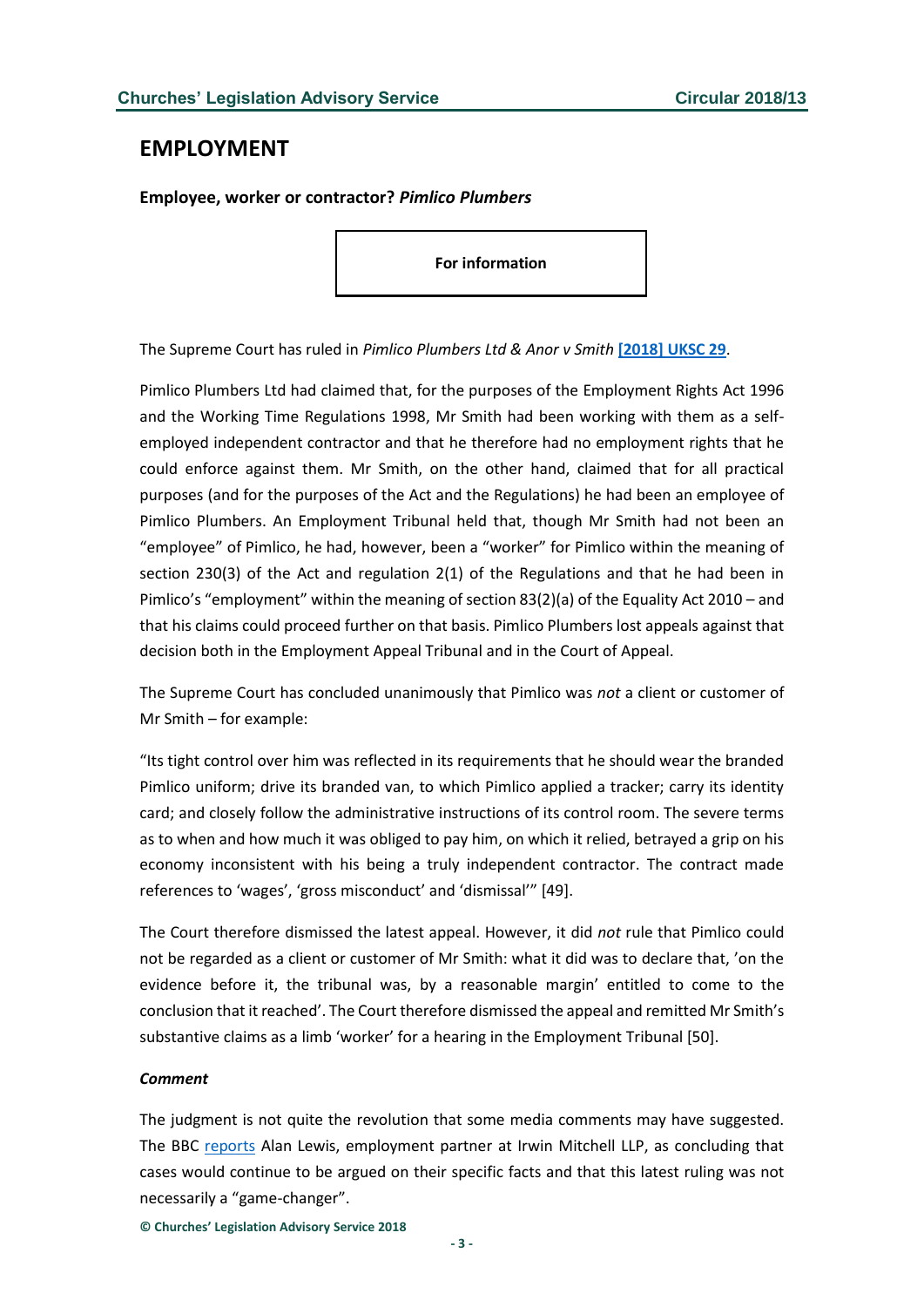We suspect that the facts of this case are of hardly any relevance to CLAS members: we simply cannot imagine that any of them operates the same kind of system as Pimlico Plumbers. But it *does* point up the uncertainties of the current distinctions in employment law between "employees", "workers" and "contractors" – an issue on which the Government is currently consulting and to which CLAS made a brief response.

[Source: BAILII – 13 June]

#### <span id="page-3-0"></span>**Religion or belief discrimination at work**

**For information**

Further to the report in our last Circular that the Government was considering producing guidance on religious discrimination in the workplace, Acas has published its own [guidance](http://www.acas.org.uk/media/pdf/a/p/Religion-or-belief-discrimination-key-points-for-the-workplace.pdf) on religion and belief in the workplace, offering advice on how to comply with the provisions of the Equalities Act 2010 that protect employees against discrimination based on religion and belief. The guidance highlights recruitment as a key area in which employers should take care to ensure that they avoid discrimination: in particular, job advertisements should be publicised widely and should avoid unnecessary and irrelevant mentions of 'religion' and opportunities for training and development and promotion should be fair and nondiscriminatory.

On dress-codes, Acas recommends thorough consultations with staff and recognised trades unions and that employers should be flexible and reasonable wherever possible: appearance restrictions or requirements must be for good business reasons that are proportionate, appropriate and necessary – and they should be explained to staff.

[Source: Acas website – May]

#### <span id="page-3-1"></span>**Research Briefing on the introduction of IR35 in the private sector**

**For information**

The House of Commons Library has published a [research briefing](http://researchbriefings.parliament.uk/ResearchBriefing/Summary/SN00914#fullreport) on the introduction of the IR35 legislation, which is aimed at tackling tax avoidance through the exploitation of Personal Service Companies (PSCs).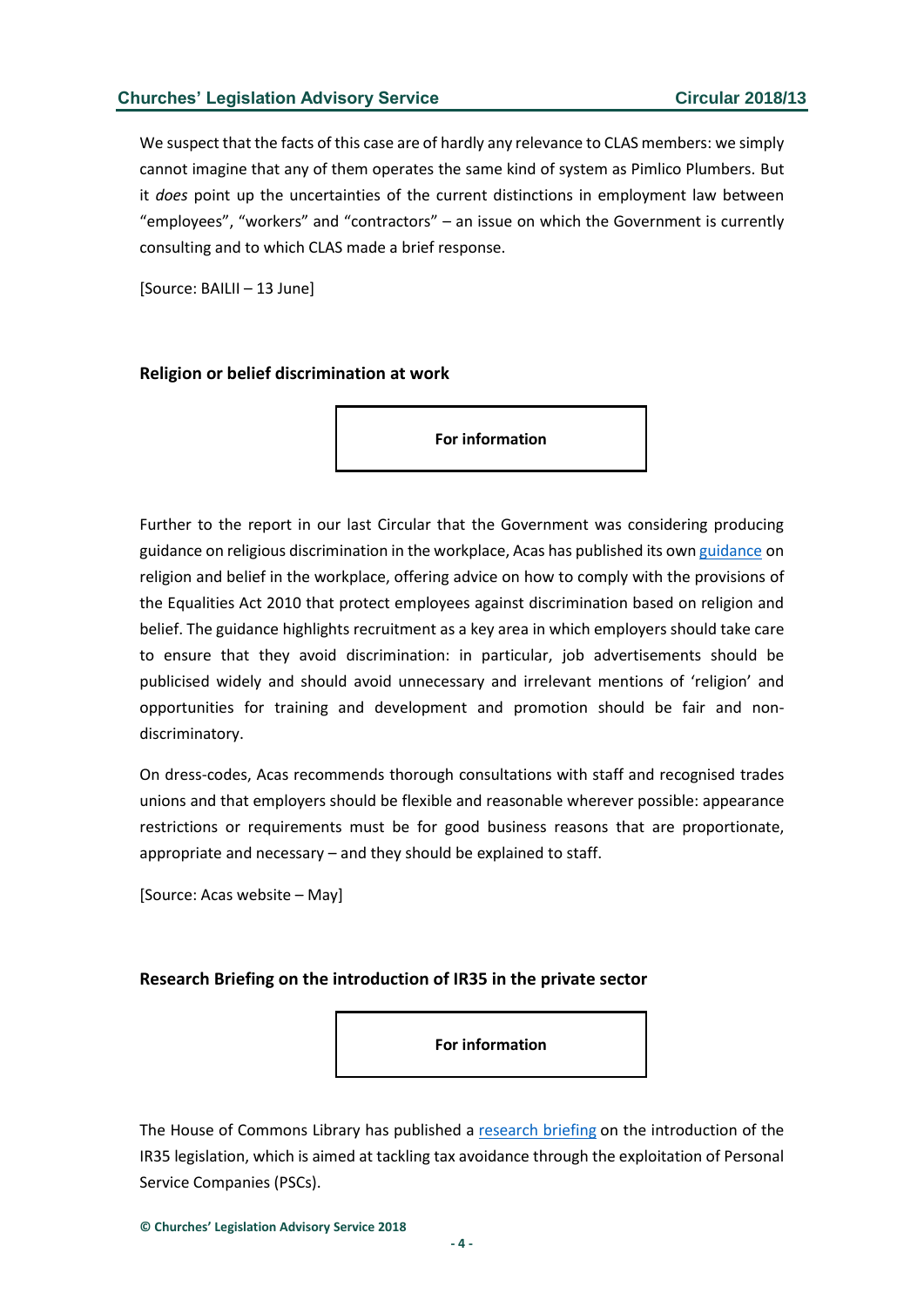The briefing gives a detailed explanation of IR35 and history from its introduction in 1999 to the 2018 Government's commitment to "carefully consult on how to tackle non-compliance in the private sector, drawing on the experience of the public sector reforms."

Of particular note to charities is the section on off-payroll working rules, as outlined in Finance Act 2000. Specifically, this covers "any engagement where an individual provides services under a contract between a client and an intermediary and, but for the presence of the intermediary, that person would be considered the client's employee for tax purposes. In these cases, the intermediary is required to account for tax on the payment made by the client in the same way as employee earnings."

HMRC has also published an additional [technical annex](http://assets.publishing.service.gov.uk/government/uploads/system/uploads/attachment_data/file/716199/Off-payroll_reform_in_the_public_sector_-_Technical_Annex.pdf) to its IR35 research project, undertaken by IFF Research and published last month, providing more information about the methodology of the survey used by the research body and about the qualitative follow-up interviews.

[Source: House of Commons – 13 June; HMRC – 14 June]

#### <span id="page-4-0"></span>**The Charity workforce in post-Brexit Britain**

**For information**

The Institute for Public Policy Research (IPPR) has published a [report,](http://cfg.org.uk/userfiles/documents/Policy%20documents/Brexit_and_the_charity_workforce_April18_PROOF_V3.pdf) highlighting that over 80 per cent of EU nationals currently working in the charity sector would be ineligible to work in the UK, if the same rules that apply to non-EU nationals were applied to them.

The report also notes that EU workers tend to be higher paid than their UK and non-EU counterparts, and are largely concentrated in social work, residential care, education and membership organisations, tending also to be younger and more highly qualified.

It also makes a number of recommendations, including:

- free movement rights for current EU nationals
- a "quasi-alignment" with the EU's free movement of people, which would enable people to continue to come to the UK but would also give the UK the right to introduce controls when needed
- a Trusted Sponsor Scheme (if a visa system is implemented), allowing employers to recruit a wider array of workers
- a skills and training strategy for the charity sector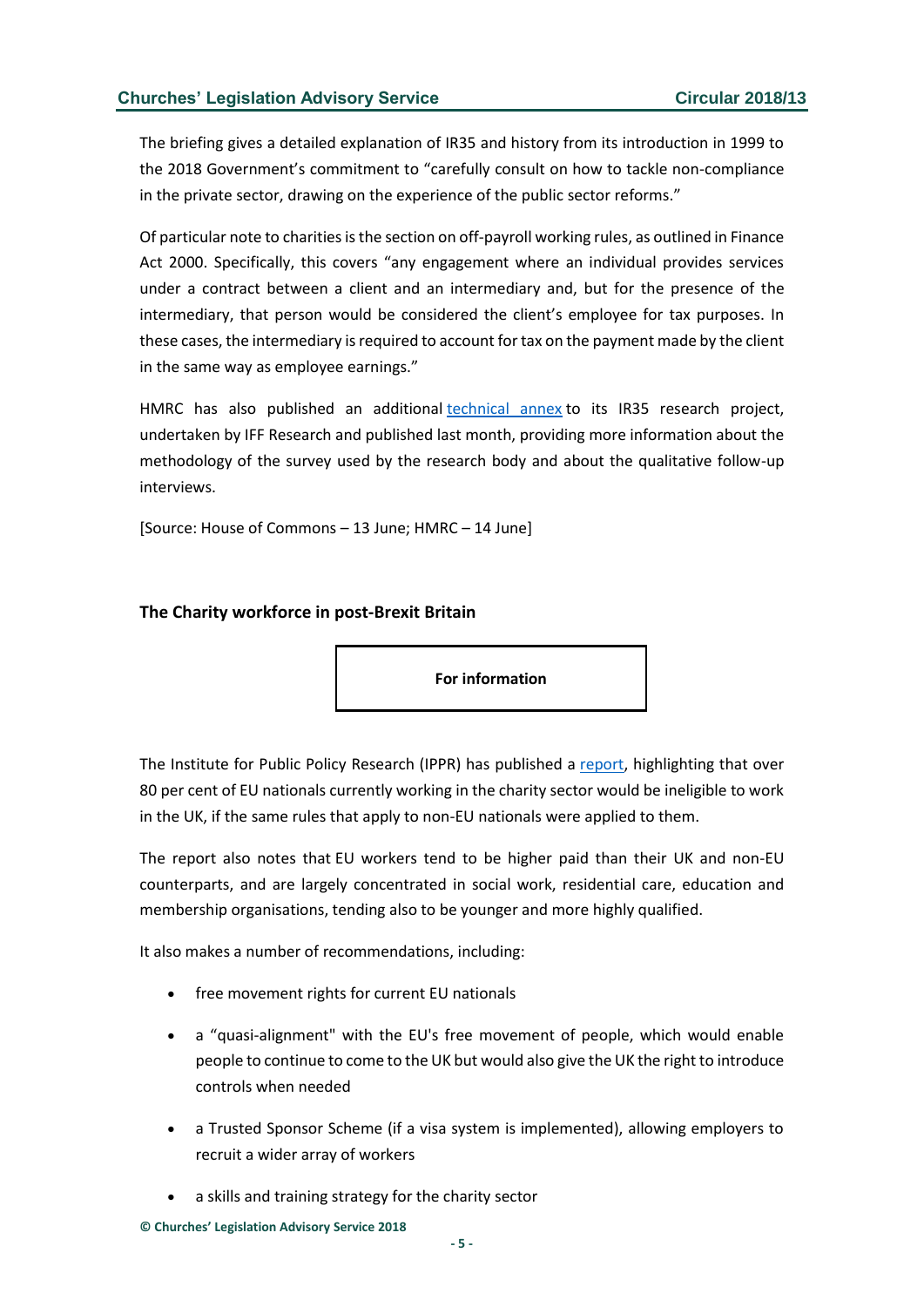- urgent reform of the Apprenticeship Levy, to be made into a "Skills Levy" applying to more employers but funding a wider range of opportunities
- or, greater flexibility in the Apprenticeship Levy so that charities can transfer all their unspent levy funds to other charities, protecting investment in the sector

Parliamentary Under Secretary of State for Sport, Tourism and Heritage Tracey Crouch has subsequently responded to a [written question](http://www.parliament.uk/business/publications/written-questions-answers-statements/written-question/Commons/2018-06-06/150689) from Shadow Minister for Civil Society Steve Reed on the future of EU nationals working in the charity sector in the UK.

**Mr Steve Reed:** "To ask the Secretary of State for Digital, Culture, Media and Sport, what discussions he has had with the Secretary of State for Exiting the European Union on the future of non-UK EU nationals working in the UK charity sector."

**Tracey Crouch:** "Ministers and officials continue to work closely with counterparts in the Department for Exiting the European Union to discuss the charity sector's views on Brexit, including the future of non-UK EU nationals working in the sector. Government has secured an agreement with the EU that will guarantee the status of EU nationals living in the EU, reached and set out in the Withdrawal Agreement text. This provides EU nationals, including those working in the charity sector, with certainty about their rights going forward."

[Source: IPPR – 7 June; House of Commons – 14 June]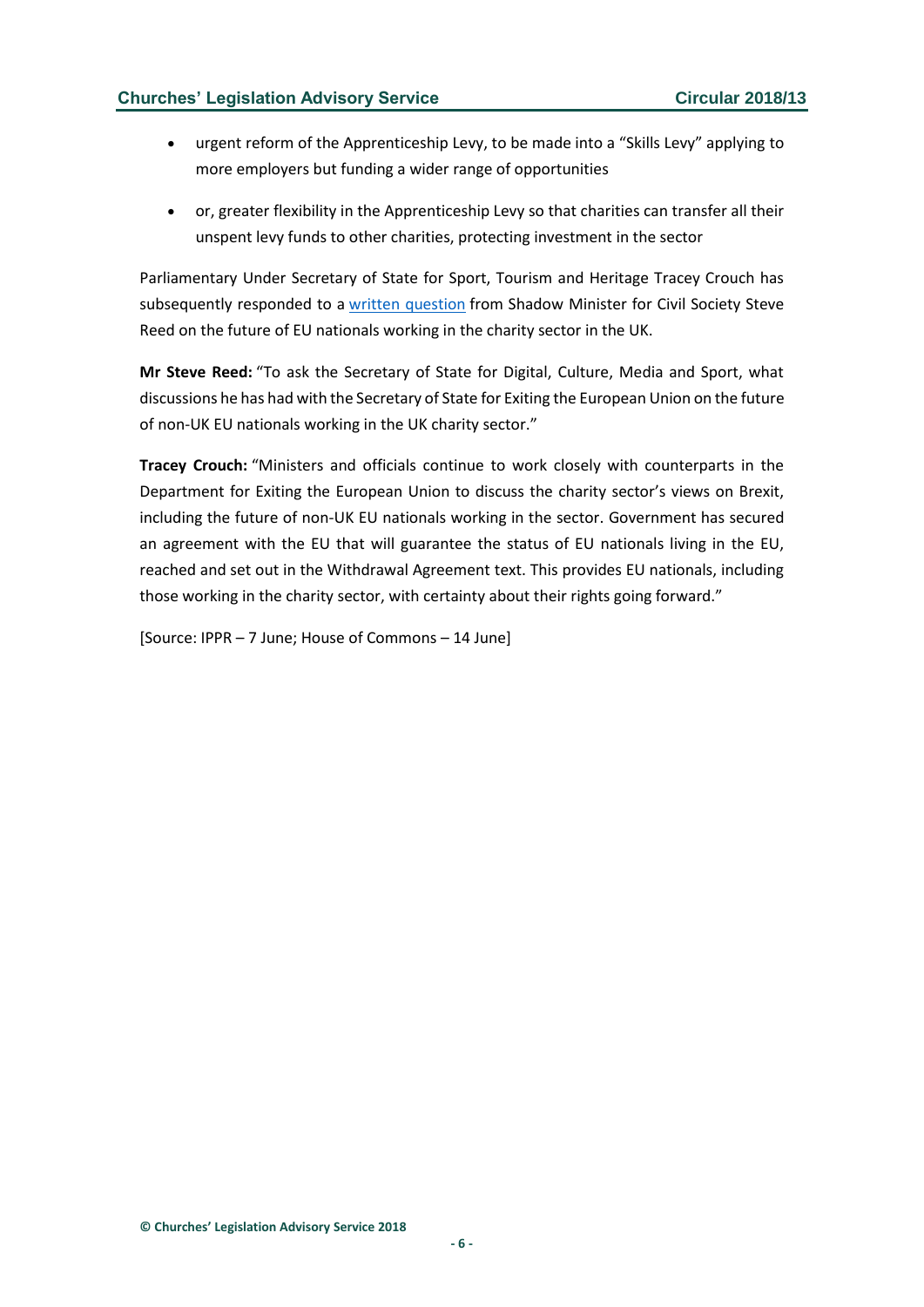# <span id="page-6-0"></span>**FAITH & SOCIETY**

<span id="page-6-1"></span>**Blasphemy law in Ireland**

**For information**

Members with congregations in the Republic of Ireland may be interested to know that that the Government has approved the holding of a referendum to remove the offence of blasphemy from the Irish Constitution. Part of Article 40.6.1 of the Constitution of Ireland states that "The publication or utterance of blasphemous, seditious, or indecent matter is an offence which shall be punishable in accordance with law" and an amendment to what became the [Defamation Act 2009](http://www.irishstatutebook.ie/eli/2009/act/31/enacted/en/html) created a new indictable offence of "publication or utterance of blasphemous matter" with a maximum fine of €25,000.

The Referendum is expected to take place in October, possibly on the same day as the Presidential election.

[Source: Radio-Telefis Éireann – 13 June]

## <span id="page-6-2"></span>**Regulation for funeral plan providers**



HM Treasury has published a [consultation](https://www.gov.uk/government/consultations/pre-paid-funeral-plans) aimed at helping the Government design a new self-regulatory framework for the funeral plan sector, which the Government believes does not currently treat all customers fairly. In particular, the call for evidence is seeking views on:

- how the pre-paid funeral plan market currently operates, particularly with respect to the types of business models in the sector both with respect to provision and distribution;
- the potential risk of consumer detriment under the current regulatory framework, and if present, where this risk is most acute;
- HM Treasury's initial policy proposal to amend current legislation to allow for additional regulation of the sector by the FCA.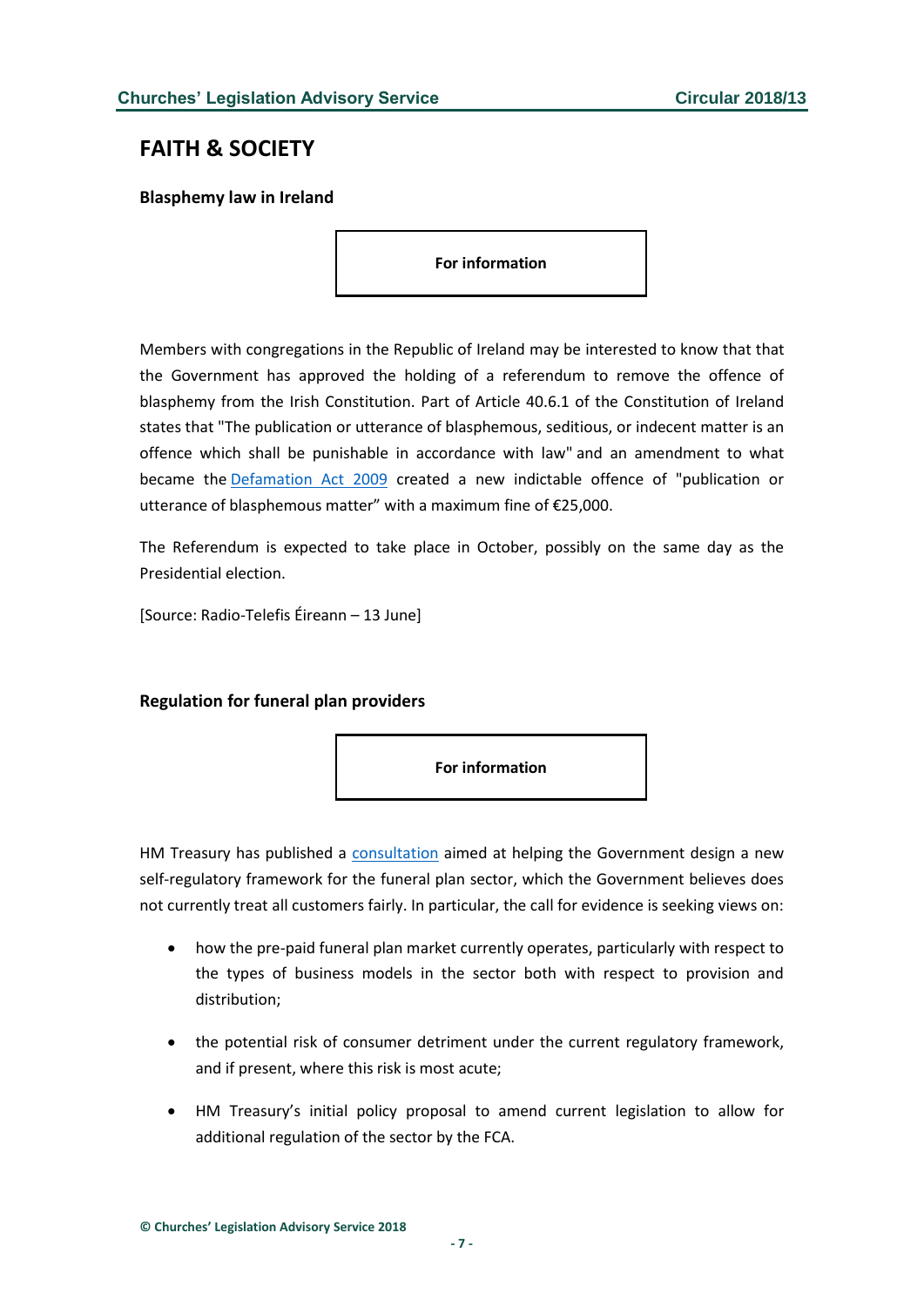The call for evidence does not appear to be focusing on any costs relating to churches in respect of funerals, focusing rather on crematoria and funeral directors. Specifically, it notes that

"there has been a shortage of burial plots in the UK for a number of years, due to land/planning issues and constraints on the re-use of burial plots, and this has been one of the drivers behind the growth of crematoria services. We are therefore not proposing to consider burial fees or cemeteries in the market study."

[Source: HM Treasury – 1 June]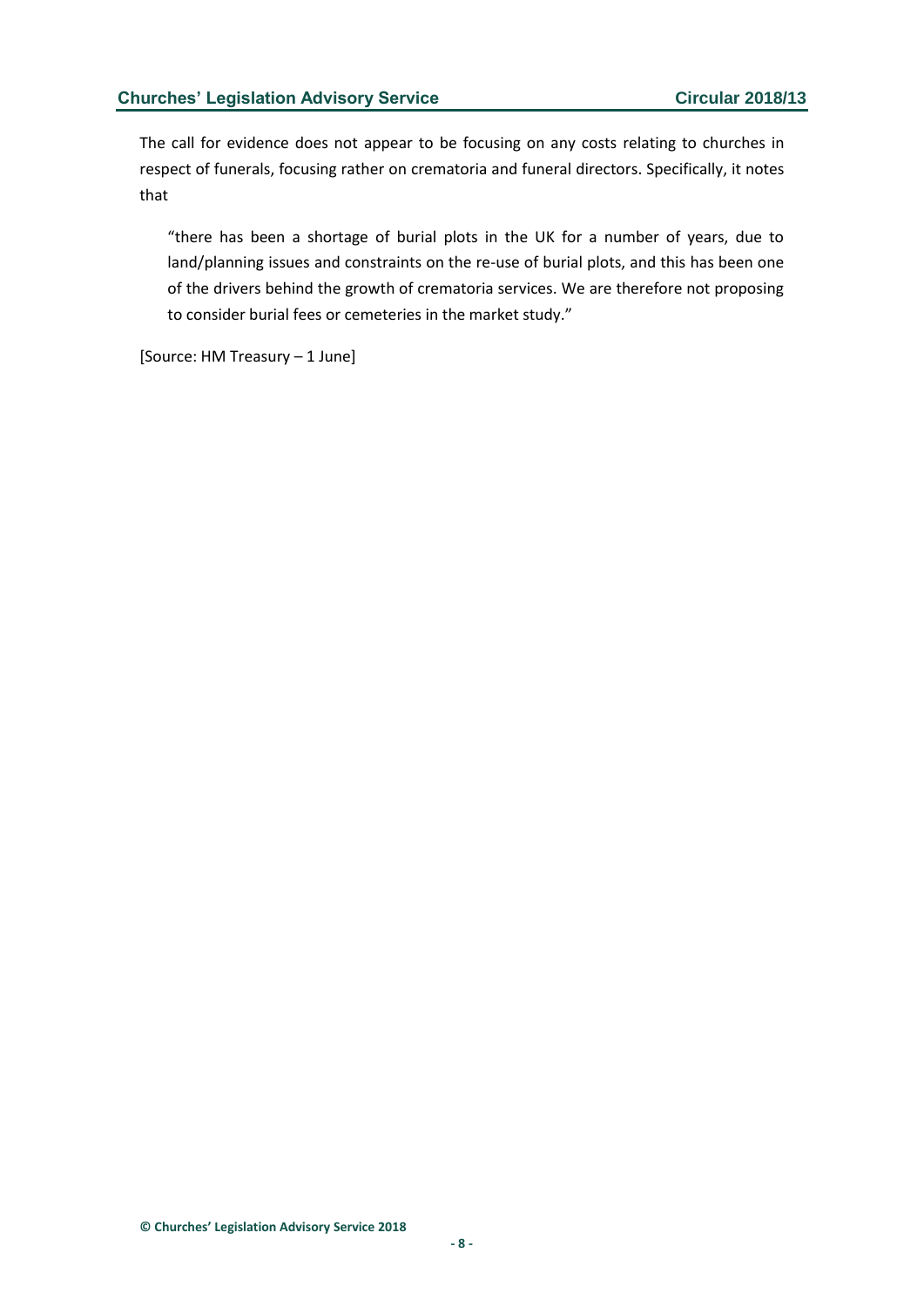# <span id="page-8-0"></span>**ODDS & ENDS**

## <span id="page-8-1"></span>**Charity fined for data protection breach**

**For information**

The Information Commissioner's Office (ICO) has [fined](http://ico.org.uk/about-the-ico/news-and-events/news-and-blogs/2018/06/bible-society-fined-after-security-failings/) the British and Foreign Bible Society £100,000 after cyber hackers gained access to the personal data of more than 400,000 supporters. The ICO found that, although the Society was the victim of a criminal act, it had failed to take appropriate technical and organisational steps to protect its supporters' personal data. Supporter details were kept on an insufficiently secured internal network. A service account established on the network, which was configured in such a way as to provide inappropriate remote access rights, was only secured with an easy-to-guess password. Some payment card and bank account details were placed at risk for some of the charity's supporters.

[Source: ICO – 8 June]

## <span id="page-8-2"></span>**GDPR for small charities and clubs**



Responding to an [oral question](http://hansard.parliament.uk/lords/2018-06-05/debates/87DB391F-B14F-4364-A506-5F58A9206EAE/GeneralDataProtectionRegulation) from Lord Brabazon of Tara, Parliamentary Under-Secretary of State for Digital, Culture, Media and Sport Lord Ashton of Hyde has reiterated that the Government has no plans to exempt small charities and clubs from reporting requirements under the General Data Protection Regulation, which came into force in the UK on 25 May 2018.

**Lord Brabazon of Tara**: "To ask Her Majesty's Government for what purpose small clubs and charities have to comply with the General Data Protection Regulation, which came into force on 25 May."

**Lord Ashton of Hyde**: "My Lords, clubs and charities which handle personal data will need to comply with the general data protection regulation in the Data Protection Act 2018 because people have the right to expect organisations of all sizes to keep their data safe and secure and not to misuse it. Small clubs and charities may also process sensitive personal data, such as medical records or children's data. It is especially important that this is kept safe and secure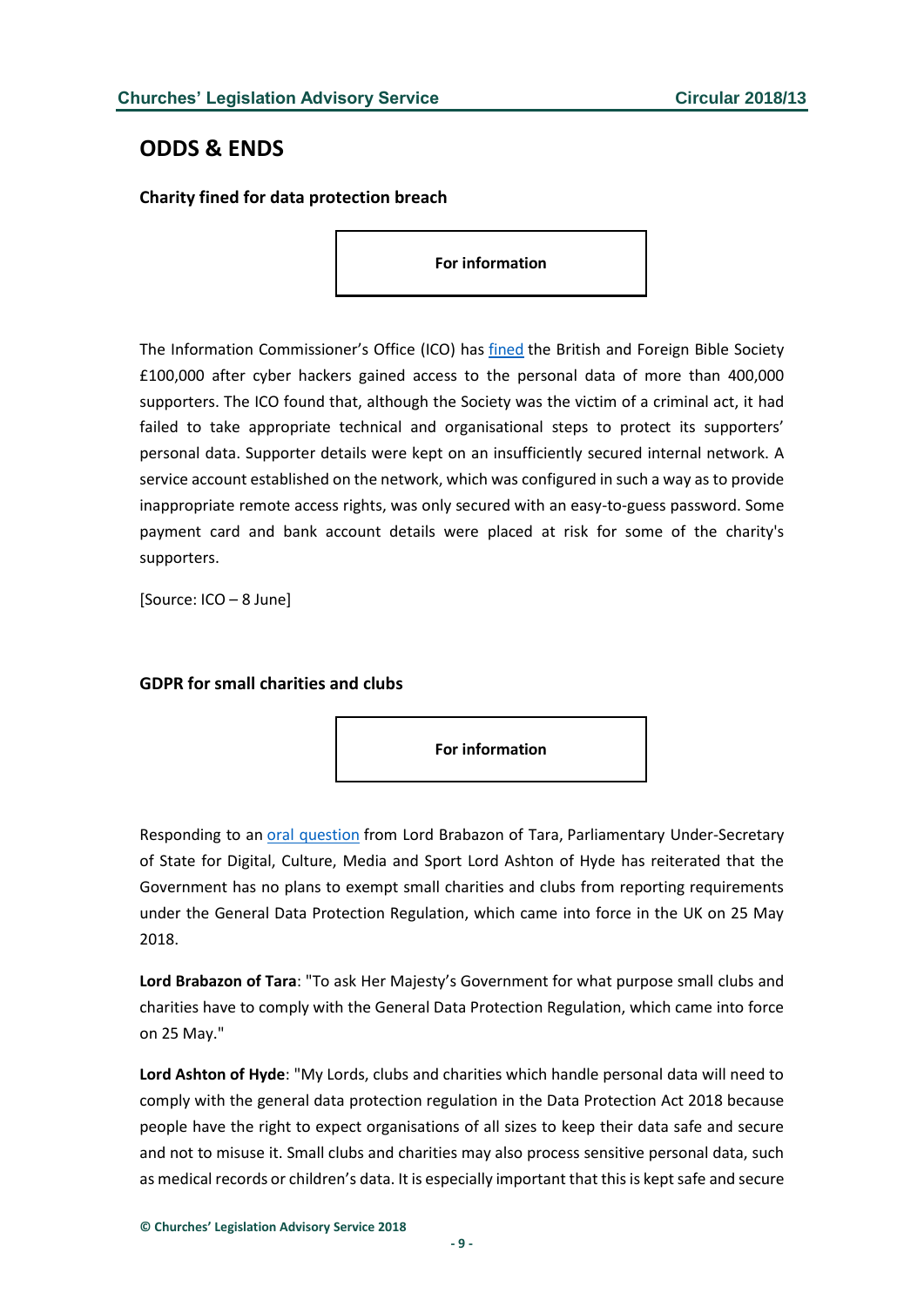and used appropriately. To assist smaller organisations, which may have more limited access to legal resources, the Information Commissioner's Office has published a range of userfriendly material on the GDPR on its website and set up a dedicated phone line for small businesses and charities."

To coincide with the entry into force of the General Data Protection Regulation (GDPR), the Department for Digital, Culture, Media and Sport (DCMS) published [guidance](http://assets.publishing.service.gov.uk/government/uploads/system/uploads/attachment_data/file/711162/2018-05-23_Factsheet_1_-_Act_overview.pdf) on the impact of the Data Protection Act 2018, which implements the requirements of the GDPR. Specifically, the Act:

- Provides a comprehensive framework for data protection in the UK, with stronger sanctions for malpractice
- Sets new standards for protecting general data, in accordance with the GDPR, giving people more control over use of their data, and providing them with new rights to move or delete personal data
- Preserves existing exemptions that have worked well in the Data Protection Act 1998
- Ensures that the data protection framework is tailored to the needs of the UK's criminal justice agencies and intelligence services

[Source: House of Lords – 5 June]